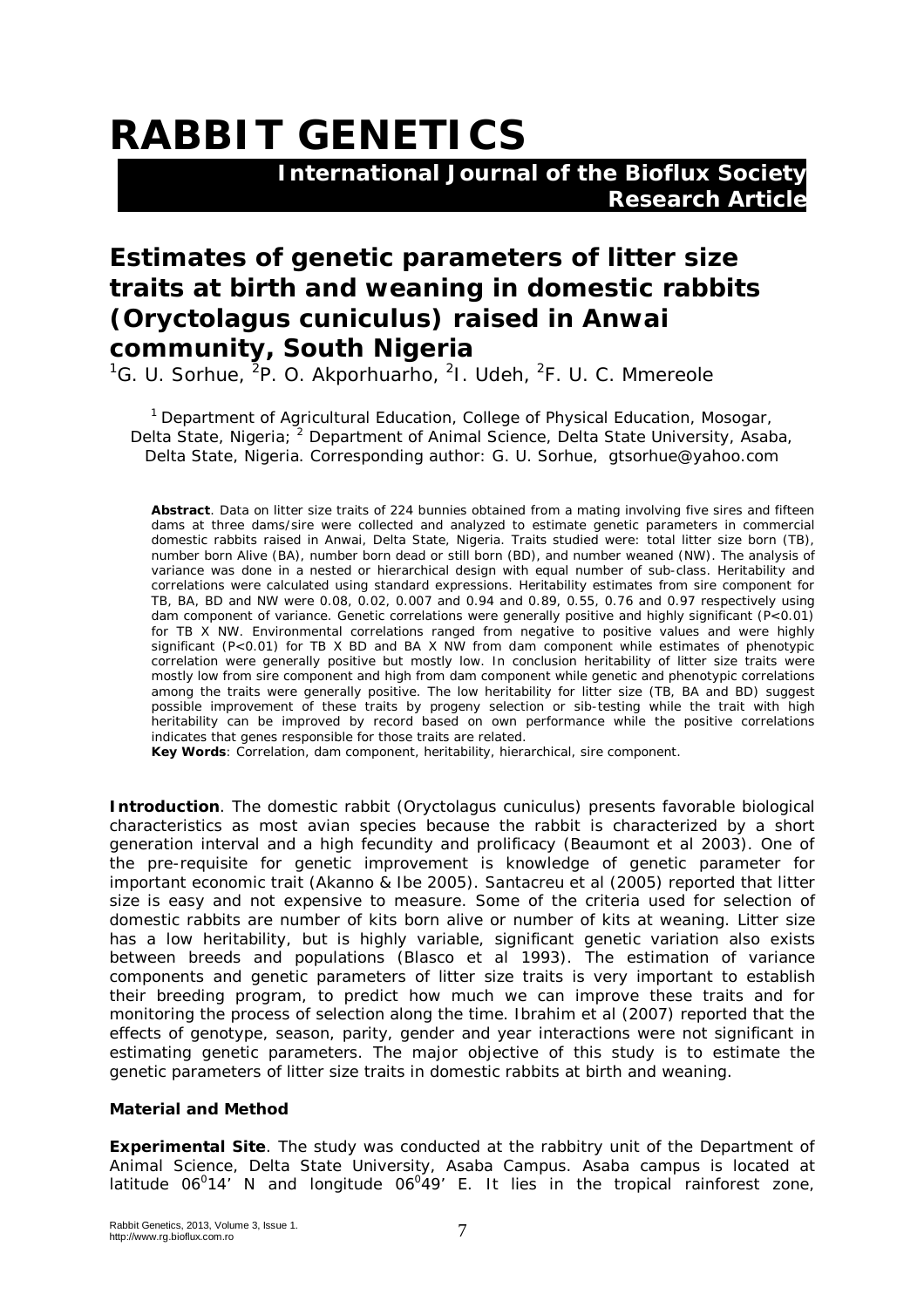characterized by seven months of rainy season between April and October punctuated by a short break in August with annual rainfall of 1500 mm-1849 mm.

*Materials and stock used for the study*. Fifteen dams and five sires were sourced from J. J. Scot farms Sapele in Sapele Local Government area of Delta State and a commercial rabbit breeder from Agbor in Ika south Local Government Area of Delta State, Nigeria were used for the study. Sires and dams that died before the commencement of the breeding exercise were replaced. The experimental stocks were non-descript breeds of domestic rabbits (commercial rabbit). The parental stock produced 224 bunnies which were used for the study.

**Pen design and replication**. There were five pens of 90 x 80 x 65 cm for the five sires, fifteen pens of  $100 \times 80 \times 65$  cm for the fifteen dams and litters after kindling. The design was a balanced design with equal numbers of sub-class. It was a three way nested classification, dams were nested between sires and litters were weaned at 6 weeks (42 days).

Experimental layout and design

Table 1

| <b>Sires</b>             | Dams             |          | Progenies |          |
|--------------------------|------------------|----------|-----------|----------|
|                          | Dam <sub>1</sub> | Progeny1 | Progeny2  | Progeny3 |
| $Sire_A$                 | Dam <sub>2</sub> | Progeny1 | Progeny2  | Progeny3 |
|                          | Dam <sub>3</sub> | Progeny1 | Progeny2  | Progeny3 |
|                          | Dam <sub>1</sub> | Progeny1 | Progeny2  | Progeny3 |
| <b>Sire</b> <sub>R</sub> | Dam <sub>2</sub> | Progeny1 | Progeny2  | Progeny3 |
|                          | Dam <sub>3</sub> | Progeny1 | Progeny2  | Progeny3 |
|                          | Dam <sub>1</sub> | Progeny1 | Progeny2  | Progeny3 |
| Sire <sub>c</sub>        | Dam <sub>2</sub> | Progeny1 | Progeny2  | Progeny3 |
|                          | Dam <sub>3</sub> | Progeny1 | Progeny2  | Progeny3 |
|                          | Dam <sub>1</sub> | Progeny1 | Progeny2  | Progeny3 |
| Sire <sub>D</sub>        | Dam <sub>2</sub> | Progeny1 | Progeny2  | Progeny3 |
|                          | Dam <sub>3</sub> | Progeny1 | Progeny2  | Progeny3 |
|                          | Dam <sub>1</sub> | Progeny1 | Progeny2  | Progeny3 |
| Sire <sub>E</sub>        | Dam <sub>2</sub> | Progeny1 | Progeny2  | Progeny3 |
|                          | Dam <sub>3</sub> | Progeny1 | Progeny2  | Progeny3 |

Table 1 presents the experimental layout and design showing the numbers of sires, number of dams per sire and the number of progeny per dam. It was a hierarchical design having three dams per sire and three parities per dam (equal number of subclass), it is a three way nested classification, and dams were nested between sires and progenies cross classified between dams.

*Management of the experimental rabbits*. Feed and water were provided *ad libitum* throughout the period of the experiment. The rabbits were raised in wooden cages with wire mesh. The feed used was commercial pellets with forages and grasses supplied to meet the nutrient required by the experimental animals.

**Data collection**. Litter size trait at birth and weaning were collected from progeny of a particular dam, mated to a particular sire separately. The kits of a certain litter from a certain dam mated to a certain sire were marked. The litter sizes were counted at birth and weaning at 42 days of age. There were three parities per dam. The collected data includes:

- 1. Total born litter size at birth (TB)
- 2. Born alive (BA)
- 3. Born dead (BD)
- 4. Litter size at weaning (NW)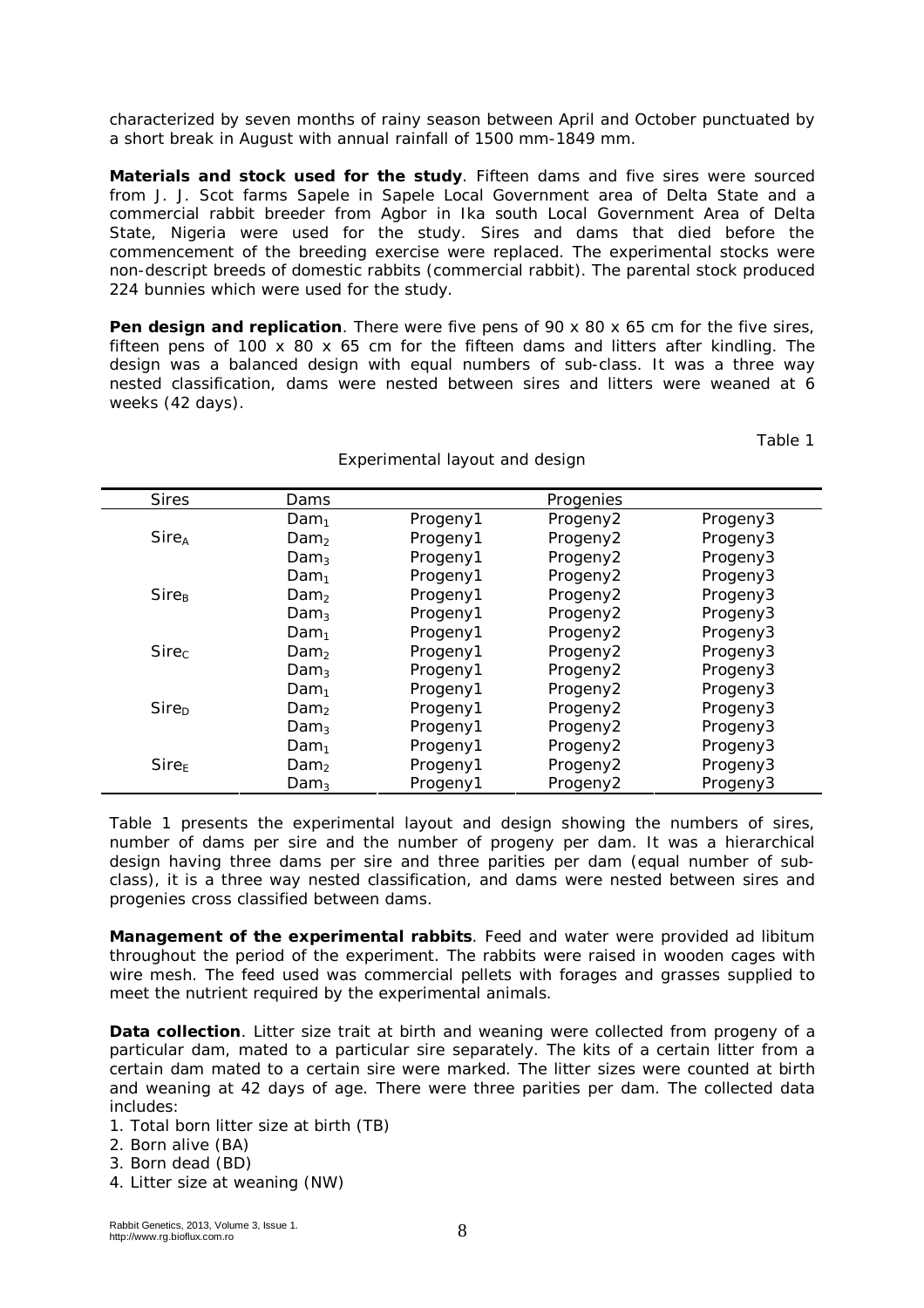*Data analysis*. All data collected were subjected to analysis of variance in a nested or hierarchical design using SAS (2001). Heritability and correlations were estimated using standard expressions given by Becker (1984).

*Statistical model*. The statistical model used for the analysis of variance was

 $Yijk = \mu + Si + Dij + eijk$ 

Where:

Yijk - record of the k-th progeny of the Jth dam mated to the I-th Sire; µ - the overall population mean; Si - the random effect of the i-th sire; Dij - the random effect of the jth dam mated to the i-th sire; Eijk - the error term.

# *Heritability estimated from sire and dam components*.

 $h^2 s = 4\sigma^2 s / (\sigma^2 s + \sigma^2 d + \sigma^2 w)$  $h^2 d = 4\sigma^2 d / (\sigma^2 s + \sigma^2 d + \sigma^2 w)$ Where:  $h<sup>2</sup>s$  - heritability from sire;  $h^2$ d - heritability from dam;  $\sigma^2$ s - sire variance component;  $\sigma^2$ d - dam variance component;  $\sigma^2$ w - within progeny variance component.

**Results and Discussion**. The genetic group means and standard errors of litter size TB, BA, BD and NW are presented in table 2.

Table 2

Means and standard errors for litter size traits of domestic rabbits

| $\tau$ raits | No. of observations | Mean | <i>SEM</i> |
|--------------|---------------------|------|------------|
| TВ           | 224                 | 4.98 | 0.04       |
| ΒA           | 195                 | 4.33 | 0.02       |
| ВD           | 29                  | 0.64 | 0.12       |
| <b>NW</b>    | 74                  | 3.87 | റാ         |

TB - total born, BA - born alive, BD - born dead, NW - number weaned.

Means and standard errors for litter size traits are presented in table 2. The mean values ranged from 0.64  $\pm$  0.12 for total number born dead (BD) to 4.98  $\pm$  0.04 for total number born (TB). The mean values were lower than those reported by Mohammed & Baselga (2009) with values ranging from 7.79 for NW to 9.80 for TB but were comparable to reports from Ogah & Ehiobu (2004) with values of 2.86 to 5.44 for TB and NW. These discrepancies could be due to the fact that the animals were reared in different environment, breeds as well as the breeding season.

Table 3

Variance components for litter size in domestic rabbit

| Traits    | $\sigma_{\rm c}$ | $\sigma_{d}$ | $\sigma_{\scriptscriptstyle\ominus}$ | ◡      |
|-----------|------------------|--------------|--------------------------------------|--------|
| ТB        | 0.0086           | 0.0925       | 0.3111                               | 0.4122 |
| BA        | 0.0012           | 0.0407       | 0.2555                               | 0.2974 |
| <b>BD</b> | 0.0002           | 0.0185       | 0.0778                               | 0.0965 |
| <b>NW</b> | 0.1148           | 0.1185       | 0.2556                               | 0.4889 |

 $\sigma^2$ s - sire component of variance,  $\sigma^2$ d - dam component of variance,  $\sigma^2$ e - variance error,  $\sigma^2$ p - total phenotypic variance.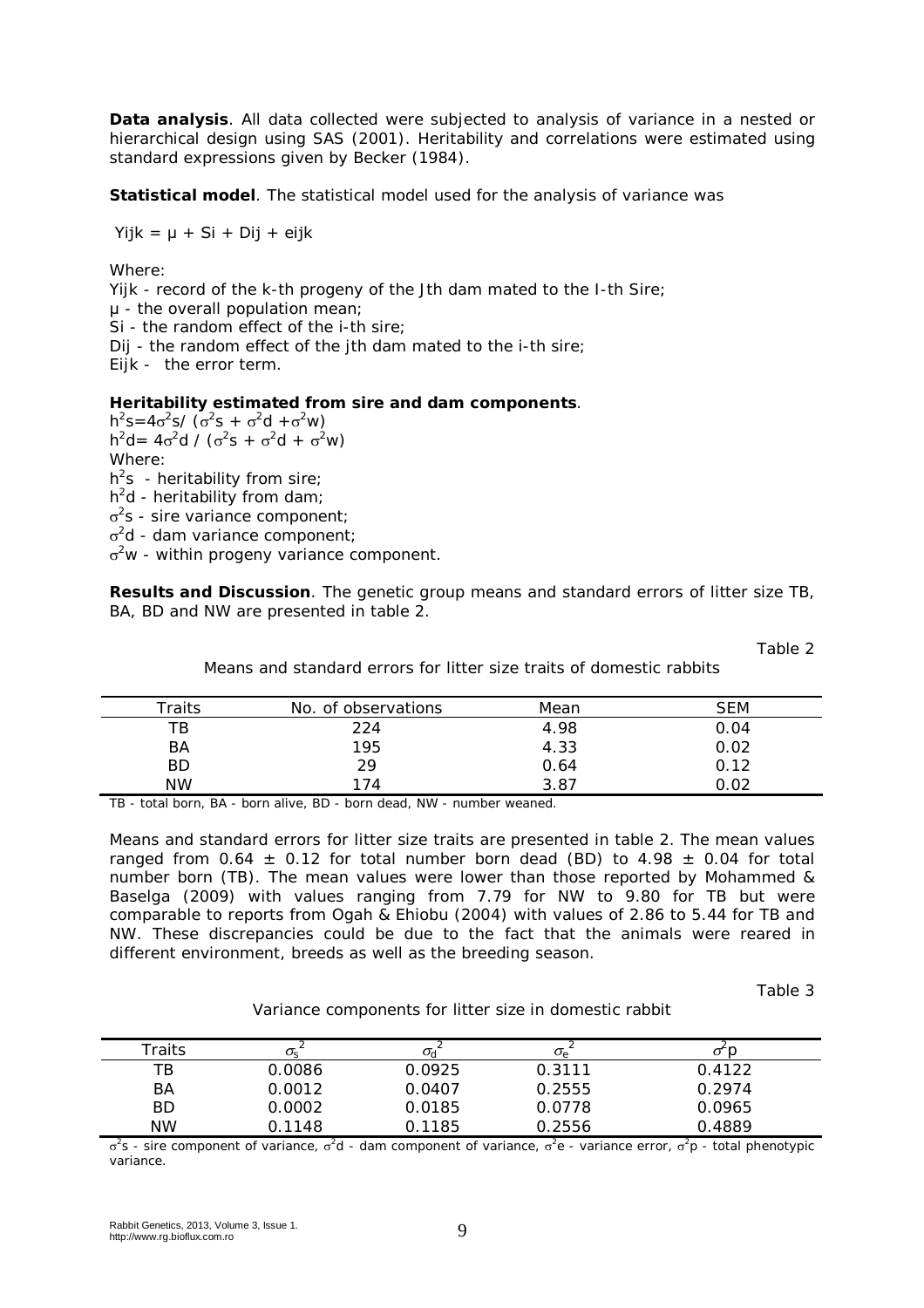Table 3 shows the variance components of litter size traits. Sire component of variance was lower than the corresponding dam and progeny component of variance for all the traits studied.

Table 4

| Traits    | $h^2 \sigma s + s e$ | $h^2 \sigma d + s e$ |
|-----------|----------------------|----------------------|
| TВ        | $0.08 \pm 0.60$      | $0.8971 \pm 0.15$    |
| <b>BA</b> | $0.02 \pm 0.59$      | $0.5477 + 0.54$      |
| <b>BD</b> | $0.01 \pm 0.58$      | $0.7638 + 0.22$      |
| <b>NW</b> | $0.94 \pm 0.10$      | $0.9695 \pm 0.05$    |

### Heritability estimates and standard errors for litter size traits

 $h^2$ <sub>os</sub> – heritability from sire component of variance,  $h^2$ <sub>od</sub> – heritability from dam component of variance.

Heritability estimates were presented in table 4. Heritability estimates from dam component were higher than the corresponding heritabilities from sire components for the traits studied. This was due to the lower variance component from sire since heritability depends on the variance in the population. Values ranging from 0.01 (0.55) to 0.94 (0.97) were obtained when heritabilities were estimated from sire (dam) component. Heritability estimates from sire component were low except for NW with values of 0.08, 0.02, 0.01, and 0.94 for TB, BA, BD and NW. Heritability from dam component were generally high with values of 0.89, 0.55, 0.76 and 0.97 for TB, BA, BD and NW. The low heritability estimates obtained for litter size (TB) 0.08 in the present study is lower than estimates reported by Lukefahr & Hamilton (1997), Mohammed & Baselga (2009) and Piles et al (2006), with values of 0.24, 0.14 and 0.13 respectively. However similar values of 0.09, 0.09 and 0.07 have also been reported by Lukefahr & Hamilton (1997), Rastogi et al (2000) and Abou Khadiga et al (2008).

The values of 0.08 obtained in this study is higher than values reported by Iraqi (2008) 0.04 and Baselga et al (1992) 0.03 using different kinds of animal models. The estimated values of heritability 0.02 for number of kits born alive (BA) in this study is lower than heritability values reported from literatures, with values of 0.08, 0.13, 0.12 0.07, and 0.09, as reported by Cifre et al (1998), Rastogi et al (2000), Garcia & Baselga (2002), Abou Khadiga et al (2008) and Mohammed & Baselga (2009) respectively. While heritability for number of kits born dead (BD) in this study showed the lowest estimate of heritability of 0.01 which is lower than estimates of 0.070 reported by Baselga et al (2003) for still born using a repeatability animal model. The very low heritability estimates from sire component of variance shows that sire contribution to heritability of these traits is very minimal and suggest improvement of these traits by progeny testing or sib-analysis. Estimated values of heritability from dam component were high with values of 0.89, 0.55, 0.76 and 0.97 for TB, BA, BD and NW respectively. These values are higher than estimates reported in literatures with value of 0.16 and 0.14 as reported by Cifre et al (1998) and Piles et al (2006) for TB, BA and NW respectively. Discrepancies between the estimates in this study and those reported in literature is as expected since heritability values depends on the genetic make up of the stocks, management and climatic conditions and period of study as well as differences in data size and method of analysis (Khalil et al 1986). Moderate to high heritability values imply that selection would be efficient to improve these traits and the characters are susceptible to genetic influence and could be improved by simple selection methods such as one based on individual performance as reported by Khalil et al (1987). Moderate to high heritability indicate strong contribution of additive genes in the expression of these traits and suggest possible improvement of litter size trait in rabbits in Asaba Delta State Nigeria by use of either pedigree or individual selection method.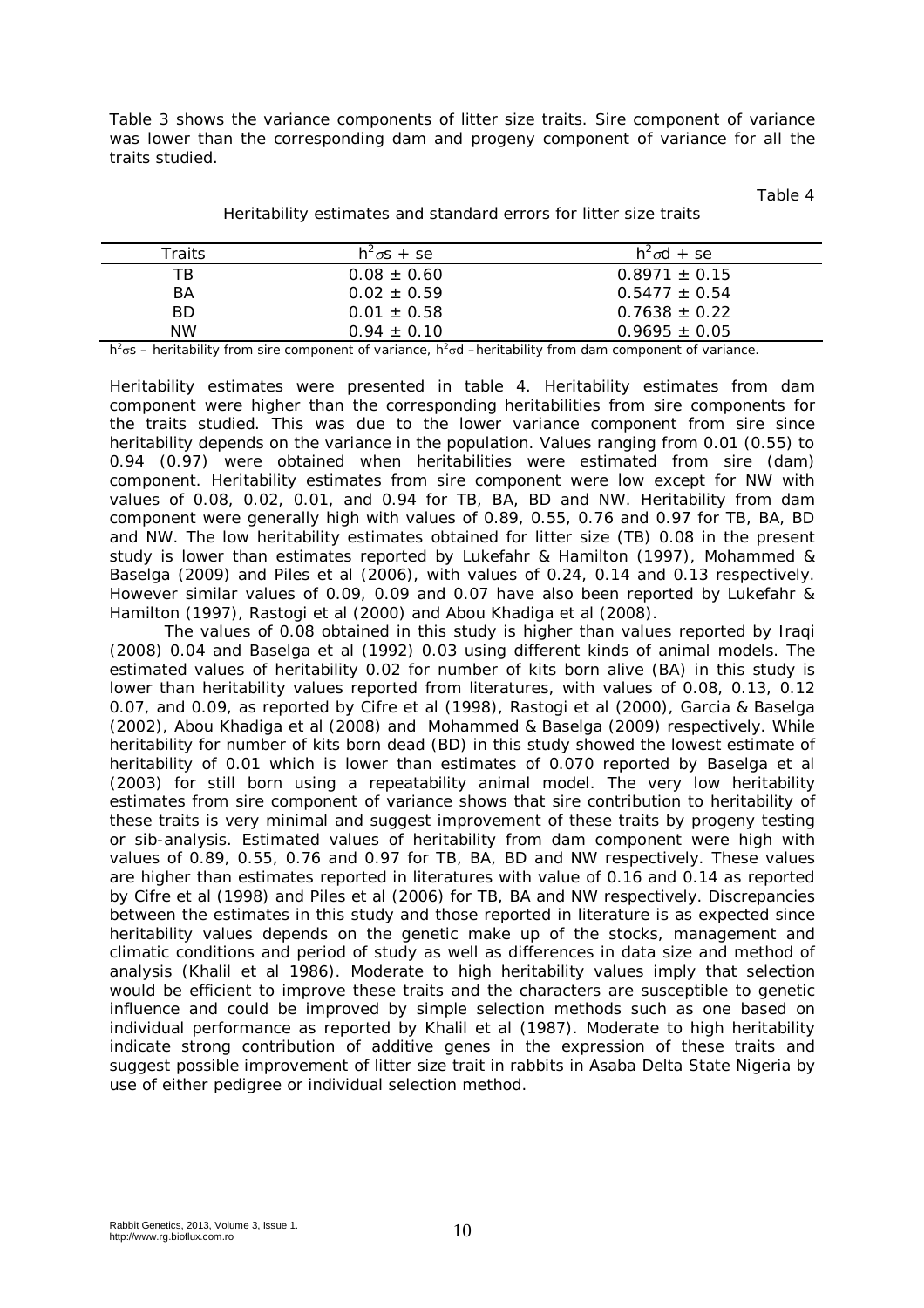Table 5

| Covariance between litter size traits at birth and weaning |  |
|------------------------------------------------------------|--|
|------------------------------------------------------------|--|

| <b>Traits</b> | TВ | ВA     | BD     | NW     |
|---------------|----|--------|--------|--------|
|               |    | 0.0009 | 0.0001 | 0.0295 |
| TΒ            |    | 0.0245 | 0.0196 | 0.0524 |
|               |    | 0.0926 | 0.0286 | 0.1240 |
|               |    |        | 0.0003 | 0.0086 |
| BA            |    |        | 0.0058 | 0.0537 |
|               |    |        | 0.0002 | 0.0513 |
|               |    |        |        | 0.0006 |
| <b>BD</b>     |    |        |        | 0.0043 |
|               |    |        |        | 0.0097 |
| <b>NW</b>     |    |        |        |        |

First, second and third values are sire, dam and progeny covariance respectively.

Table 5 shows the estimates of covariance between litter size traits. The covariance values ranged from 0.0001 for TB X BD to 0.1240 for TB x NW, highest covariance from sire component was 0.0295 for TB X NW , while lowest covariance sire component was 0.0001 for TB X BD. Values of 0.0043 for BD X NW to 0.0537 for BA X NW was obtained for dam covariance.

Table 6

Genetic correlations from sire and dam covariance between litter size traits

| ТB | ΒA     | <b>BD</b> | <b>NW</b>  |
|----|--------|-----------|------------|
|    | 0.2863 | 0.1031    | $0.9367**$ |
|    | 0.2992 | 0.0305    | 0.5006     |
|    |        | 0.6693    | $0.7226*$  |
|    |        | 0.2120    | 0.0773     |
|    |        |           | 0.1402     |
|    |        |           | 0.091      |
|    |        |           |            |
|    |        |           |            |

First value and second values for sire and dam components respectively,  $*$  - significant (p<0.05),  $**$  - significant (p<0.01)**.**

Table 6 shows the estimate of genetic correlations between litter size and body weight traits. Estimates of genetic correlations were generally positive and mostly nonsignificant (p>0.05). Estimated values ranged from 0.03 for TB X BD to 0.94 for TB X NW. However highly significant genetic correlations (p<0.01) was obtained for TB X NW. Genetic correlations observed between TB (total born) and other litter size traits were positive and ranges from 0.03 for TB X BD to 0.94 for TB x NW which is in line with estimates of genetic correlations reported by Mohammed & Baselga (2009) with value of 0.80 for total born and other litter size traits using repeatability animal model. Genetic correlation estimates for number of kits born alive (BA) and other litter size traits were also positive ranging from 0.08 for BA X NW to 0.72 for BA X NW from sire and dam component which were lower than estimates from Mohammed & Baselga (2009) with estimates of 0.90 for BA and other litter size traits. Piles et al (2006) also reported positive genetic correlation ranging between 0.54 to 0.94 for TB and other litter size traits. The range of positive genetic correlation reported by Piles et al (2006) for these traits is higher than report in the present study of 0.03 to 0.94 while estimates of 0.09 for BD X NW to 0.72 for BA x NW were lower than values ranging from 0.011 - 0.91 obtained by Piles et al (2006) for the same traits. Genetic correlation is independent of heritability meaning traits with low heritability can have a high positive genetic correlation (Falconer 1989) as recorded for some of these traits. The implication of positive genetic correlation is that selection for one trait will lead to improvement of the other. This is a phenomenon of correlated response, Falconer (1989) ascribed genetic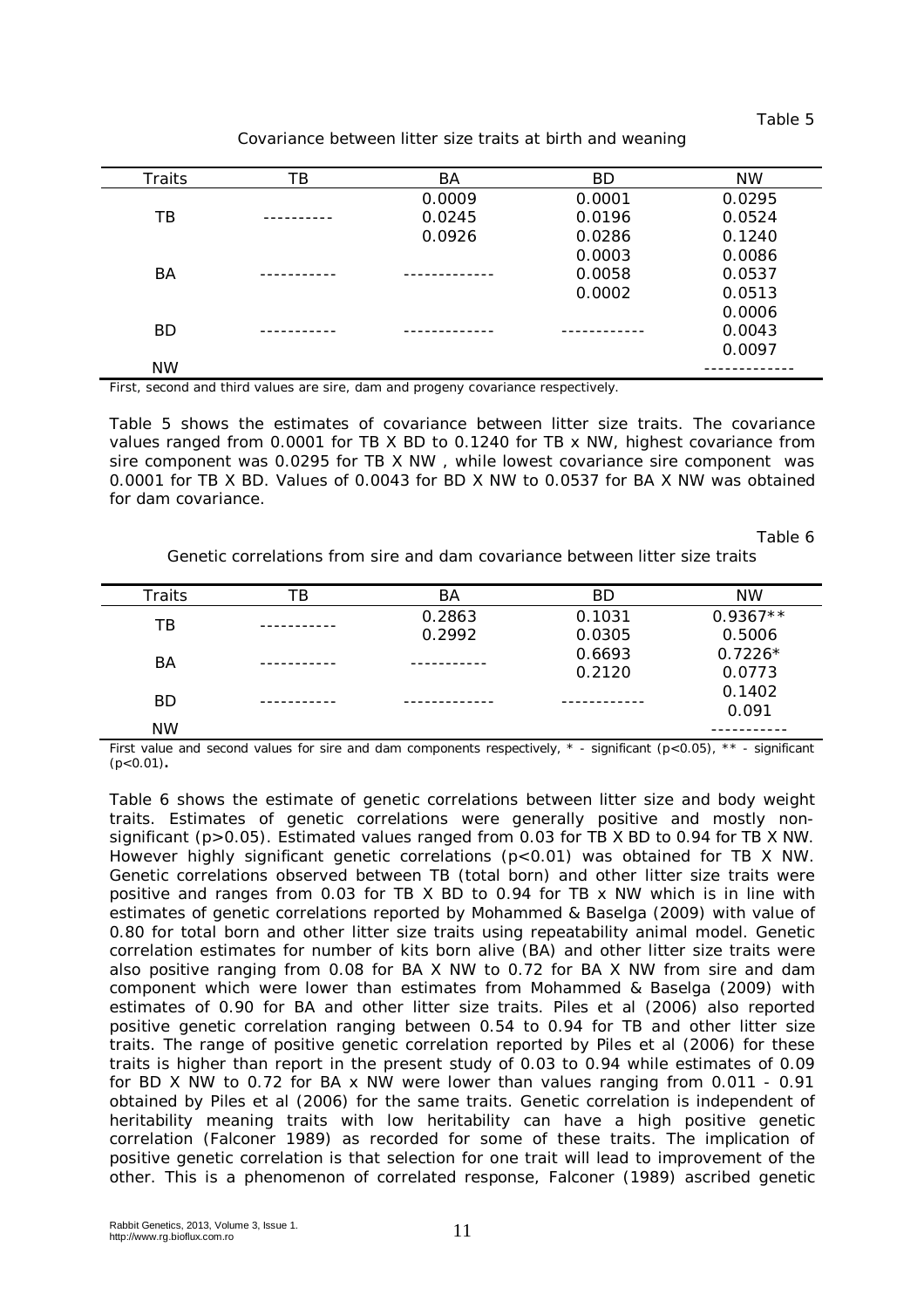correlations among traits to effect of linkage between genes and pleiotropy, linkage causes temporary genetic correlations while pleiotropy causes permanent genetic correlation. Falconer (1989) ascribed genetic correlation among traits to the effect of linkage between the genes controlling them (particularly in populations derived from crosses between divergent strains) and pleiotropy (a situation whereby a gene influences the expression of more than one trait).

| <b>Traits</b> | ΤB       | ΒA   | <b>BD</b>             | NW       |
|---------------|----------|------|-----------------------|----------|
| ТB            |          | 0.33 | 0.38                  | $0.74*$  |
|               | -------- | 0.29 | $0.80**$              | 0.40     |
| BA            |          |      | $-0.003$              | 0.42     |
|               |          |      | $-0.14$ <sup>n*</sup> | $0.71**$ |
| <b>BD</b>     |          |      |                       | 0.03     |
|               |          |      |                       | 0.04     |
| <b>NW</b>     |          |      |                       |          |

### Environment correlations between litter size traits

n\* (P>0.05), \* (P<0.05), \*\* (P<0.01), First value - sire component, Second value - dam component.

Table 7 shows the environmental correlations between litter size traits. Estimate of environmental correlations varied from negative to positive with values ranging from –0.003 for BA X BD to 0.74 for TB X NW when environmental correlations were estimated from sire covariance components. Environmental correlations were mostly non-significant  $(p>0.05)$  while highly significant environmental correlations  $(p<0.01)$  were obtained for TB X BD and BA X NW from dam covariance component. These positive environmental correlations ranged between 0.29 for TB x BA to 0.80 for TB x BD which is higher than the range of 0.083 to 0.563 reported by Piles et al (2006) for values of environmental correlations between TB and other litter size traits. Positive environmental correlations ranging from 0.29 to 0.71 obtained for TB x BA and BA x NW were lower than the range of 0.069 to 0.856 recorded by Piles et al (2006) for BA and other litter size traits. Value ranging from 0.03 to 0.74 obtained for NW and other litter size traits in this study is similar to reports by Piles et al (2006) with values ranging from 0.025 to 0.856 for NW and other litter size traits using repeatability versus multi-trait animal models. The negative environmental correlations obtained for BA x BD means that the both traits are influenced by common environmental factors and is inline with the correlations obtained by Akanno & Ibe (2008) with value of -0.12 for IBW x HS. The negative environmental correlations ranging from -0.003 to -0.05 is inline with reports by Mohammed & Baselga (2009) for kindling interval and other litter size traits with values of -0.03 respectively.

Table 8

Table 7

| <b>Traits</b> | ТB | ВA     | ВD     | <b>NW</b> |
|---------------|----|--------|--------|-----------|
| ТB            |    | 0.3265 | 0.3646 | 0.4460    |
|               |    | 0.3387 | 0.3912 | 0.4540    |
| BA            |    |        | 0.0036 | 0.1943    |
|               |    |        | 0.0357 | 0.1701    |
| <b>BD</b>     |    |        |        | 0.061     |
|               |    |        |        | 0.074     |
| <b>NW</b>     |    |        |        |           |
|               |    |        |        |           |

Phenotypic correlations between litter size traits in domestic rabbits

(P>0.05) First value - sire component, Second value - dam component.

Table 8 shows the estimates of phenotypic correlation between litter size traits in domestic rabbits. Values ranging from 0.004 for BA X BD to 0.45 for TB X NW were recorded from both sire and dam components. The estimate of phenotypic correlation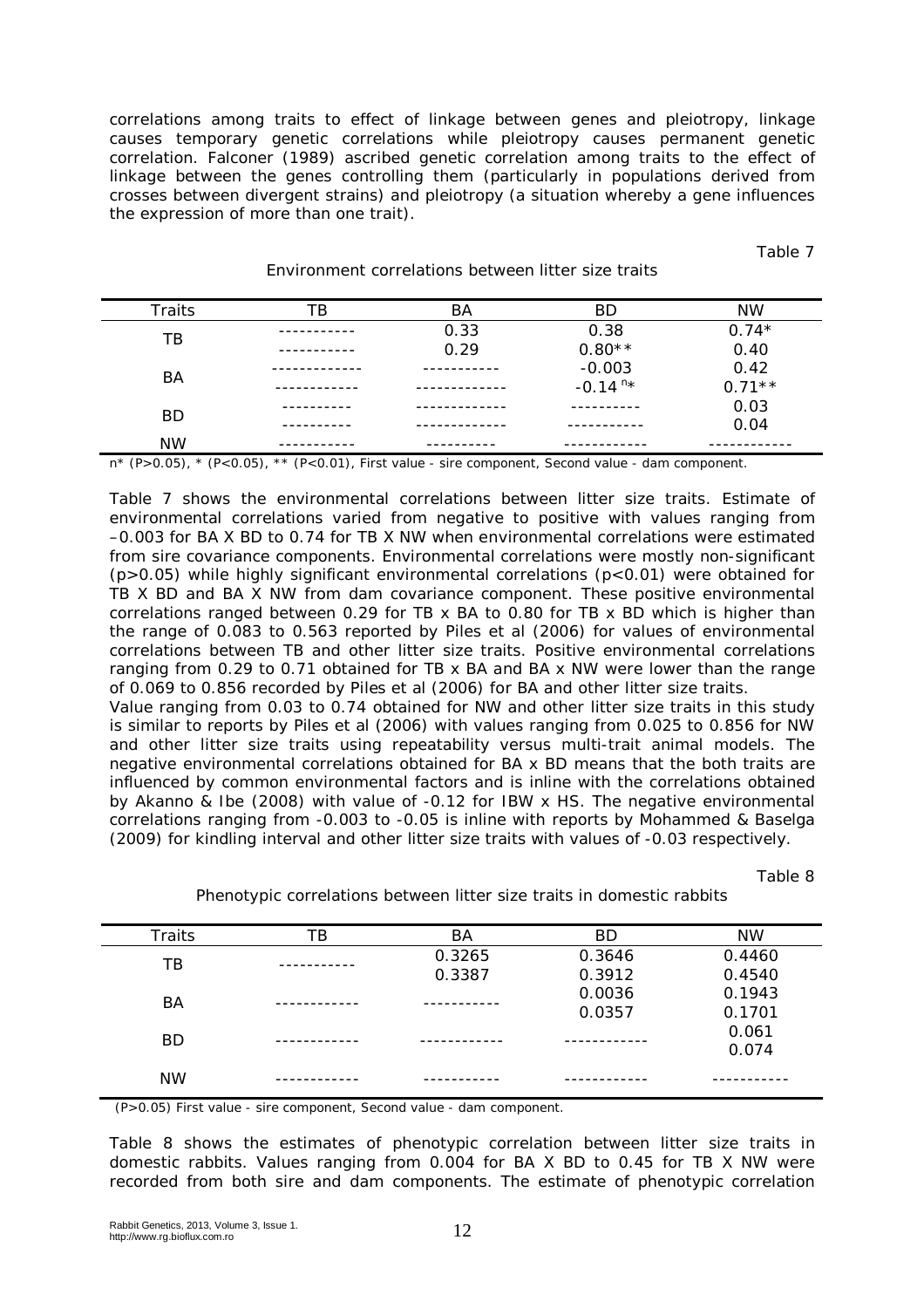were positive but generally non-significant (p>0.05) for all the traits studied from sire and dam component of covariance. The values of 0.06 and 0.07 for BD x NW is in line with values reported by Ibrahim et al (2007) for 21 day body weight x 42 day body weight using paternal half-sib and maternal half-sib methods with values of 0.08 and 0.09 respectively.

**Conclusions**. The implication of these findings is that traits having high heritability such as those from dam component can be improved by simple selection method such as one based on individual performance or pedigree records while the low heritability estimates from sire component can be improved by progeny records or sib testing. For traits with strong positive genetic correlation, selection for one trait will lead to improvement in the other. This is the phenomenon of correlated response, however the negative correlations observed in some cases indicate that selection for one of the traits could lead to the improvement in the other if a reduction of the second trait is desired. Genetic correlation coefficients are helpful as guides to selection. For example, selection for litter size at birth in the experimental population could be effective in a breeding programmed aimed at achieving increased litter size at weaning since traits were positively correlated. Secondly, the high positive environmental correlation observed indicate strong environmental influence on the traits.

# **References**

- Abou Khadiga G., Saleh K., Nofal R., Baselga M., 2008 Genetic evaluation of growth traits in a crossbreeding experiment involving line V and Baladi Black rabbits in Egypt.  $9<sup>th</sup>$ World Rabbit Congress, Genetics, Verona, Italy pp. 23–27.
- Akanno E. C., Ibe S. N., 2005 Estimates of genetic parameters for growth traits of domestic rabbits in the humid tropics. Livestock Research for Rural Development vol 17, article no. 86.
- Baselga M., Mariluz G., Juan P. S., Joses V., Raquel L., 2003 Analysis of reproductive traits in crosses among maternal lines of rabbits. Anim Res 52(5):473–479.
- Baselga M., Gomez E., Chifre P., Camacho J., 1992 Genetic diversity of litter size traits between parities in rabbits. J Appl Rabbit Res 15:198-205.
- Beaumont C., Chapuis H., Roussot O., 2003 Genetique et selection avicoles: evolution des methods et de caracteres. INRA Prod Anim 17(1):35-43.
- Becker W. A., 1984 Manual of quantitative genetics. 4<sup>th</sup> edition, pp. 23-27, Academic Enterprises*,* Pullman, Washington.
- Blasco A., Santacreu M. A., Thompson R., Haley C. S., 1993 Estimates of genetic parameters for ovulation rate, prenatal survival and litter size in rabbits from an elliptical experiment. Livest Prod Sci 34:163-174.
- Cifre J., Baselga M., Garcia–Yinenez F., Vicente J. S., 1998 Performance of a high profile rabbit line in litter traits. J Anim Breed Genet 115:131–138.
- Falconer D. S., 1989 Introduction to quantitative genetics.  $3<sup>rd</sup>$  edition, pp. 203-206, Longman UK.

Garcia M. I., Baselga M., 2002 Genetic response to selection for reproductive performance in a maternal line of rabbits. World Rabbit Sci 10(2):71–76.

- Ibrahim T., Mbap S. T., Russom Z., Abdul S. D., Ahmed M. S., 2007 Genetic analysis of meat production traits of rabbits, Dwagom farms, Vom, Nigeria. Livestock Research for Rural Development pp. 1–9.
- Iraqi M. M., 2008 Estimation of heritability and repeatability for maternal and milk production traits in NZW rabbits raised in hot climatic conditions. Livestock Research for Rural Development vol. 20, article no. 133. Available at: http://www.lrrd.org/lrrd20/8/iraq20133.htm
- Khalil M. H. E., Owen J. B., Afifi E. A., 1986 A review of phenotypic and genetic parameters associated with meat production traits in rabbits. Animal Breeding Abstracts 54(90):726-749.
- Khalil M. H., Owen J. B., Aifif E. A., 1987 A genetic analysis of litter traits in Bauscat and Giza white rabbits. Anim Prod 45:123–134.